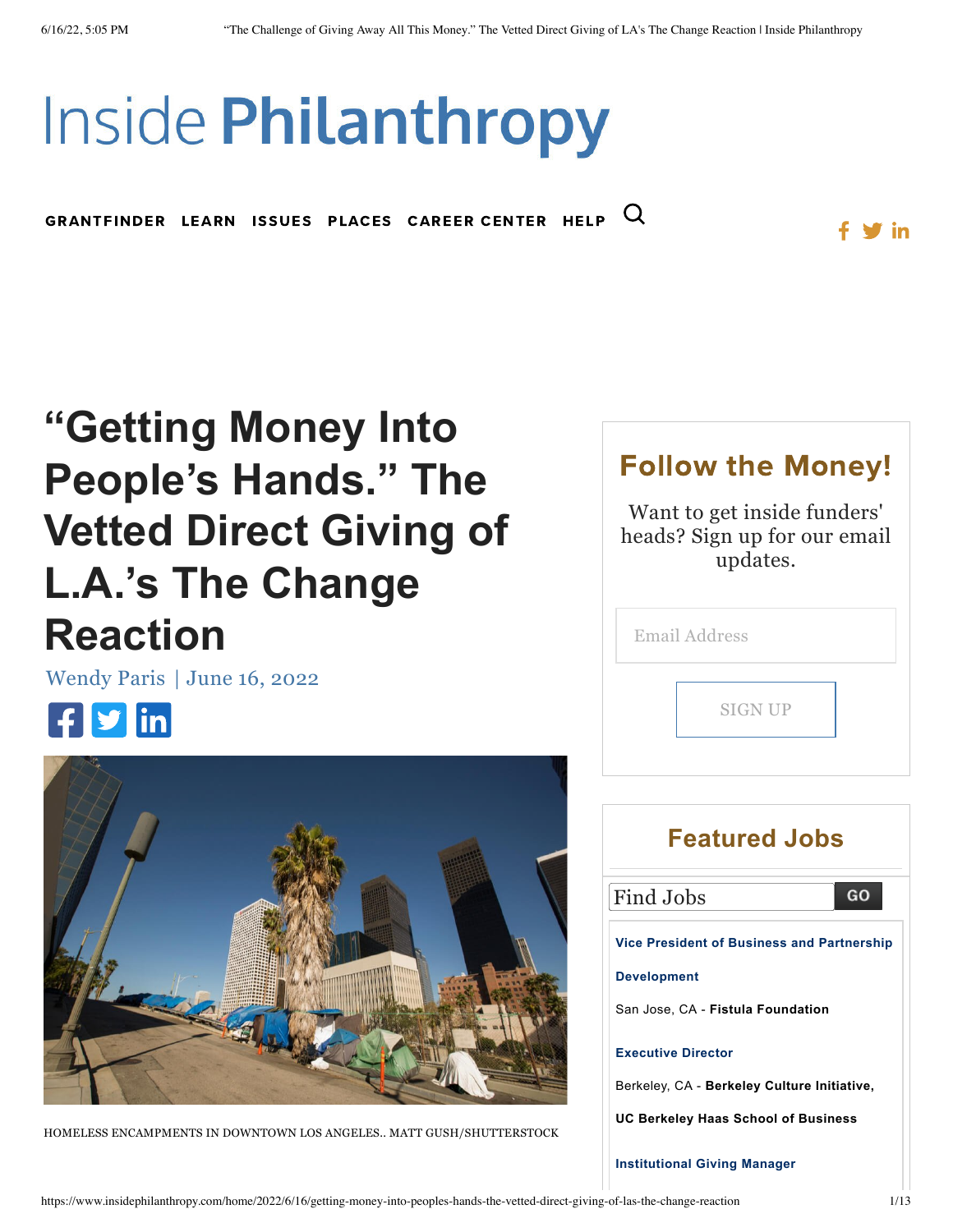Greg Perlman is on a mission to redistribute his personal wealth, one hardworking Los Angeles resident at a time. Perlman, who made his fortune acquiring and managing affordable housing, and his wife, Jodi, are founders of The Change Reaction. This L.A.-based, three-year-old organization is working to master the art of hyper-local, vetted direct giving.

The Change Reaction locates potential grant recipients through an ever-expanding network of professional helpers — social workers, nurses, doctors, faith leaders, police officers, lawyers, city council members and community-based change agents — and distributes funds through them to individuals in need. These intermediaries fill out brief, online grant requests that explain people's needs, submit them for approval from The Change Reaction team, then forward the funds or pay the grantees' bills directly. Through this network, the foundation fields and generally funds about 25 to 30 grant requests a day, often within 24 hours, always within 48 hours.

Rather than funding ongoing financial gaps, The Change Reaction specializes in "preventative giving," stepping in during a crisis or to support people's specific efforts to stabilize their families or raise their earning potential. Grant requests are typically for small-ticket items such as the cost of a car repair for a commuter, furnishings for a formerly unhoused family's first permanent apartment, or PPE and work boots for attendees of a vocational training program. "We really like the future viability to be shown, to be giving to families that look like they'll be able to stand on their feet after," says Perlman.

[Dallas,](https://jobs.insidephilanthropy.com/job/institutional-giving-manager/63916613/22041/) TX - **Year Up Senior Editorial Director (0409U), University [Development](https://jobs.insidephilanthropy.com/job/senior-editorial-director-0409u-university-development-alumni-relations-36964/63901564/22041/) & Alumni Relations - 36964** Berkeley, CA - **University of California, Berkeley Director / Senior Director of [Development,](https://jobs.insidephilanthropy.com/job/director-senior-director-of-development-gift-planning/63883052/22041/) Gift Planning** Madison, WI - **Director / Sr. Director of Development, Gift Planning [Post](https://jobs.insidephilanthropy.com/employer/post/?site_id=22041) a Job [More](https://jobs.insidephilanthropy.com/jobs/?site_id=22041) jobs Powered by**

bu **communitu**brandi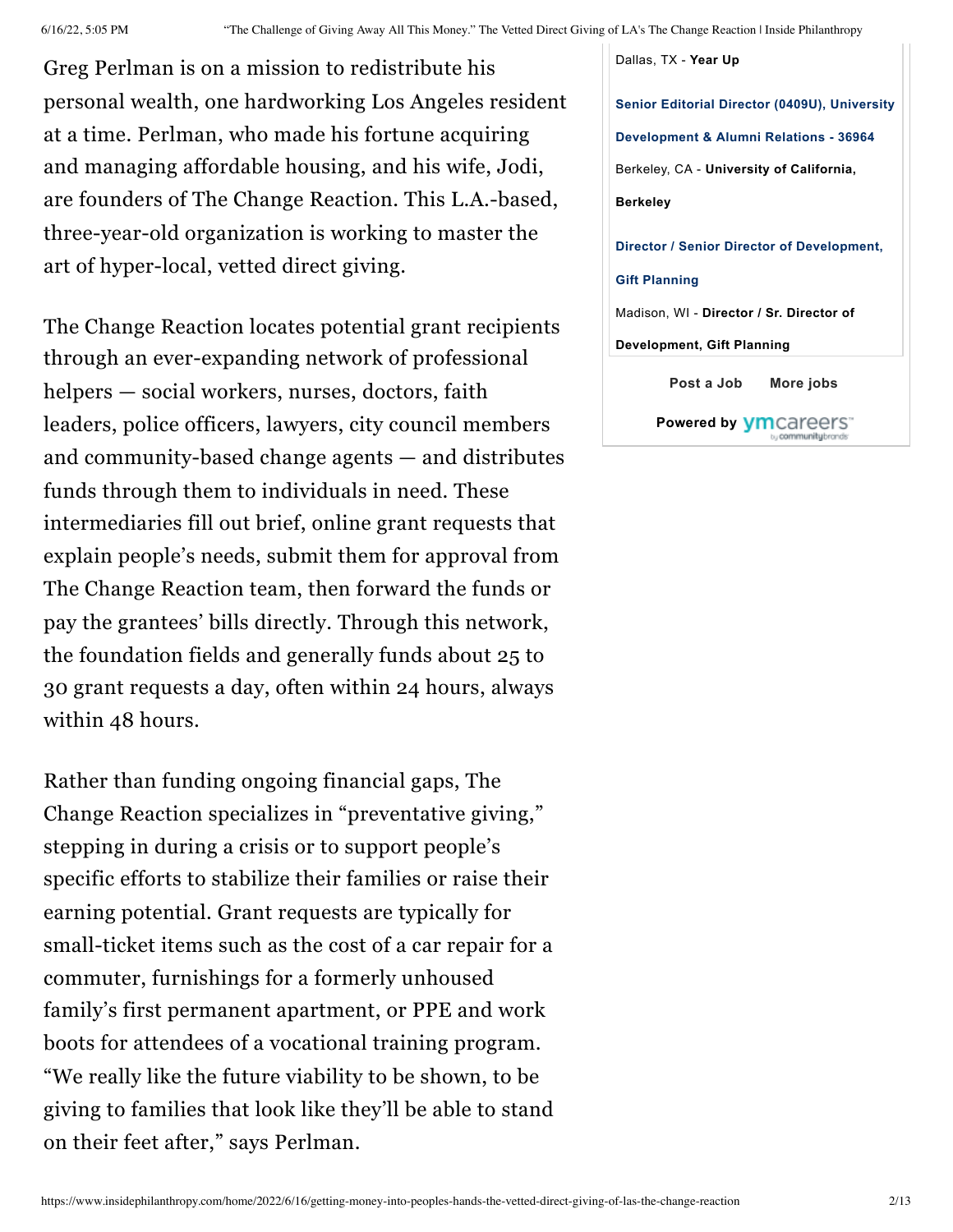Vetted direct giving puts Perlman and his staff of six in direct contact with the city's thousands of helping professionals and many of the people they serve. This makes Perlman particularly enthusiastic about this style of giving: Unlike sitting in a boardroom discussing problems at the macro level, it's intimate and personal. Results are tangible, immediate and clear.

On a wall in Perlman's Sherman Oaks office, a collage of thank you notes attests to the life-changing impact of receiving direct cash to address a specific problem. More letters appear on the company website. These notes are hand-written, heartfelt, and often tearjerking. One reads, "Never in my life has someone been so kind in this way." Another one, about a rent payment covered, has the line, "We cannot wait for the time in our lives where we can also help someone else in the way you've helped us."

Perlman says the experience of solving a real person's real crisis, *right now*, makes him feel like he's on the receiving end of a gift. It also helps him address his big-picture goal: supporting the hardworking residents of the incredibly stratified Los Angeles County by helping them meet expenses that could otherwise tip them into a downward spiral toward catastrophe.

#### **The life-changing magic of giving a hand up**

Take the case of John (name changed for privacy), a 30-something L.A. resident recently released from prison after a five-year sentence and determined to build a stable, productive life. He took classes through the prisoner reentry and education nonprofit Mass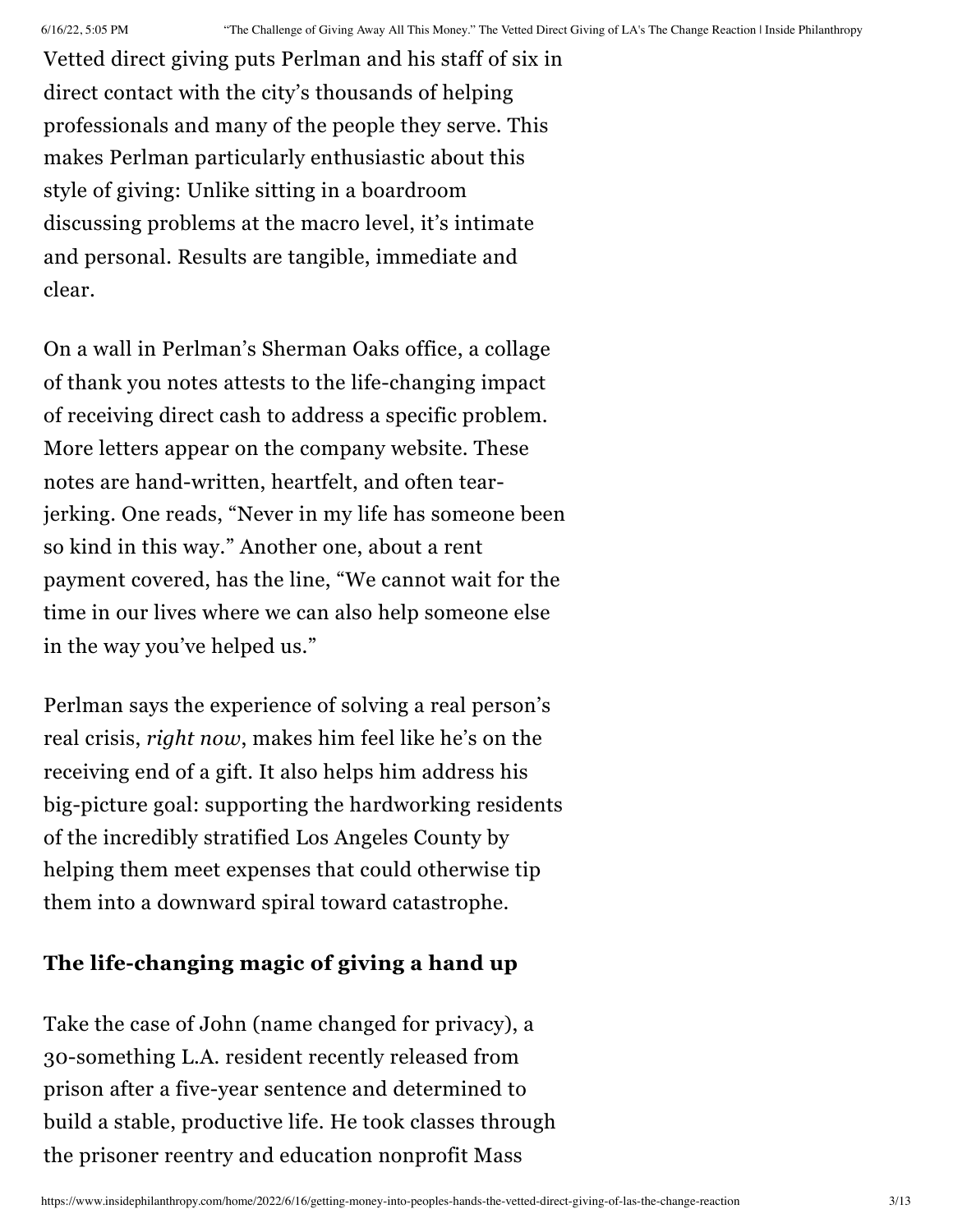Liberation. He saved enough money through part-time gigs for a down payment on a car and raised his credit score to secure financing. He landed a full-time job he was excited about, working in the kitchen of a fancy movie theater serving fresh food. John was on his way to self-sufficiency.

Then, as often happens in everyone's life, an obstacle arose.

While at the Department of Motor Vehicles, John discovered a long forgotten, pre-prison fine of about \$400. His careful budgeting didn't include a line item for unexpected expenses. "This happens a lot to guys coming out of prison," says Joelle Kirtley, CEO and cofounder of Mass Liberation, a small, newish nonprofit that is a partner of The Change Reaction. "They'll have a DUI from the past, or a child support payment. They have to take a class, or rent a breathalyzer to put in their vehicle, or pay a fine." John was executing everything perfectly, says Kirtley. But that \$400 stood between him and his driver's license, and thus his car and job — between successful reentry and the collapse of all his plans.

But as a partner of The Change Reaction, Kirtley had a solution. She filled out a grant request, explaining the situation. She got the money for the fine and paid off the hold. Within a week, he had cleared his record, obtained his driver's license and begun working. He's still at his job and loving it.

"This model allows us to step in when our clients are in really difficult situations and change their lives," says Kirtley. "I know that sounds like an exaggeration, but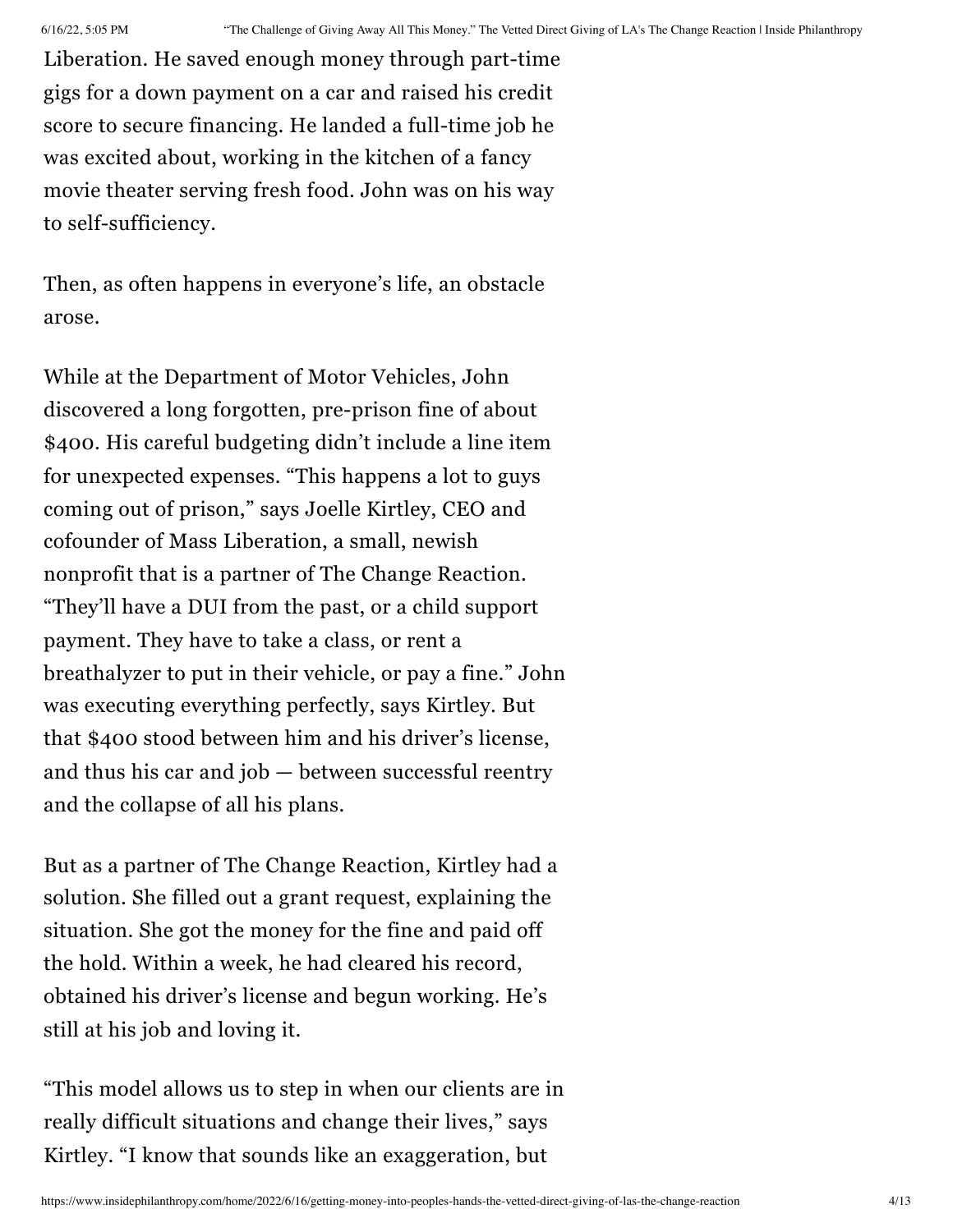it's not. There's no way I would be able to do these things without it. We don't have a budget set aside for emergency situations for clients."

#### **Nixing the "want of a nail" problem**

Perlman, 56, is not a newcomer to philanthropy. Through his company, GHC, he started a foundation in 2009 to help low-income residents living in GHCmanaged properties. That charity, All [Ways](https://www.allwaysup.org/) Up, has since evolved to focus on helping first-generation and low-income youth get a college degree.

The seeds of The Change Reaction were planted when he was visiting a homeless shelter with his family about eight years ago on a Christmas-present-delivering mission. When they arrived, the place was relatively empty. Perlman learned that most residents were still at work. He was shocked. "I said, 'What do you mean they're working? I thought this was a homeless shelter.' It just shook me to my core that these working people were living in a shelter." That experience began a process of investigation that ultimately led to The Change Reaction.

After that visit, the shelter's then-executive director, Wade Trimmer, reached out to Perlman to get his thoughts about some of the challenges his organization was facing. Trimmer thought Perlman might have some creative solutions. This grew into a monthly lunchtime meeting at the P.F. Chang's below Perlman's Sherman Oaks real estate office. Over lunch, Trimmer shared stories of specific struggles faced by Angelenos, many of which could easily be solved with what, to Perlman, seemed a small amount of cash. For instance,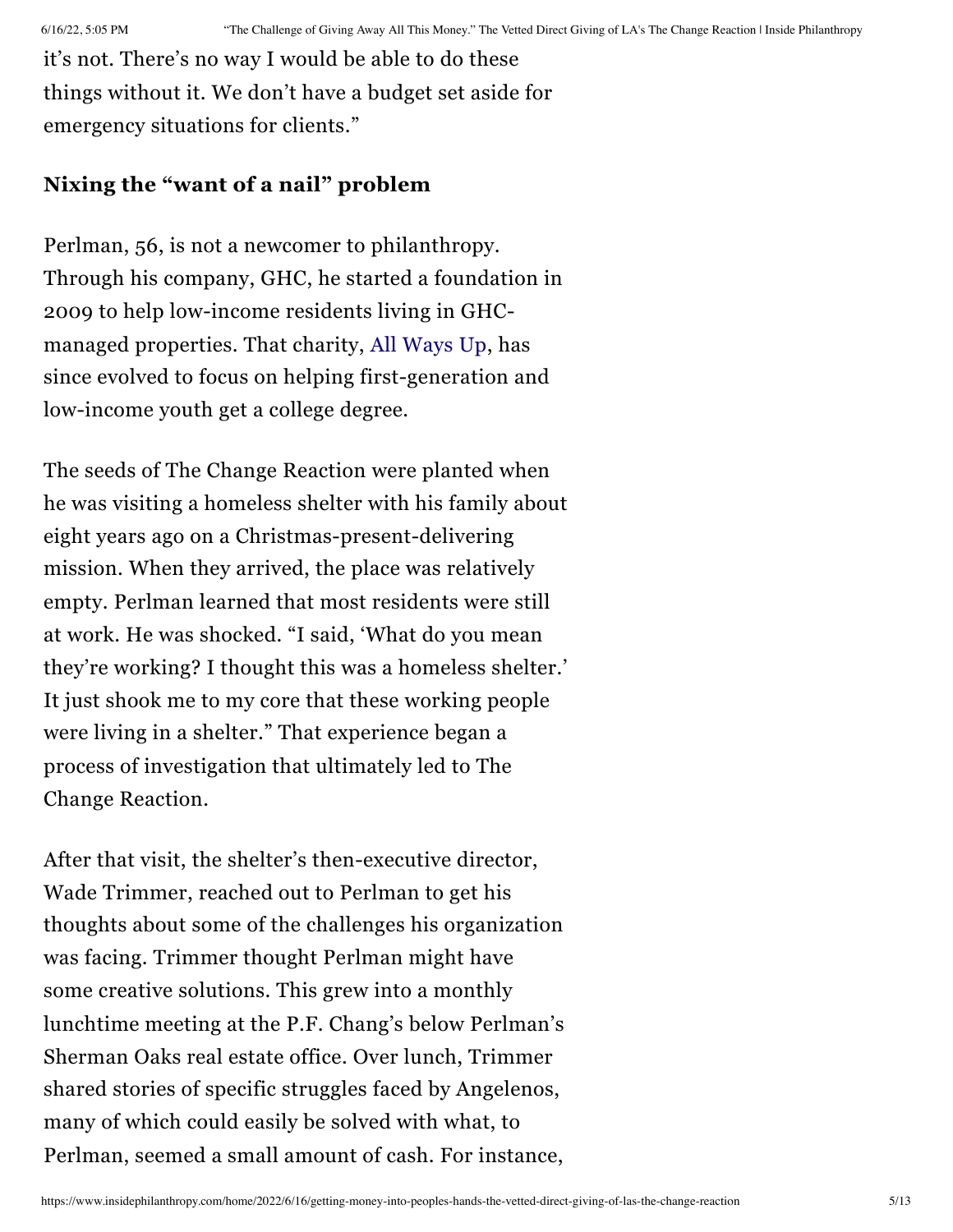the situation of a 10-year-old girl named Leilani, who lived with her grandmother.

Leilani was upset, Trimmer told Perlman one day, because her grandmother was in the hospital for chemotherapy and would soon be coming home to a "bed" of newspapers on the floor. She didn't own a mattress. Perlman, appalled and upset by this fact, decided to buy a bed for Leilani's grandmother. Next, he began paying to furnish the apartments of shelter residents moving into permanent housing. The thankyou notes began arriving. The obvious value of direct cash was impossible to ignore. These experiences with vetted direct giving eventually led the Perlmans to launch The Change Reaction in 2019. Perlman hired Trimmer to be the president. Together, they began seeking out other professional helpers who knew people in need.

"It's not even a dream job. It's a dream," says Trimmer of the position he holds. "It's always been about having to raise the money. This is about how to spend the money. The challenge is getting the money into people's hands."

#### **The challenge of getting money to the people**

Since 2019, The Change Reaction has distributed nearly \$17 million in small grants throughout Los Angeles County. This is mostly Perlman's own money, but also that of a few relatives and real estate associates-turned-donors. The organization partnered with UCLA Health early on to pay for complications that arise in a family when someone is in the hospital. Today, that has grown into relationships with three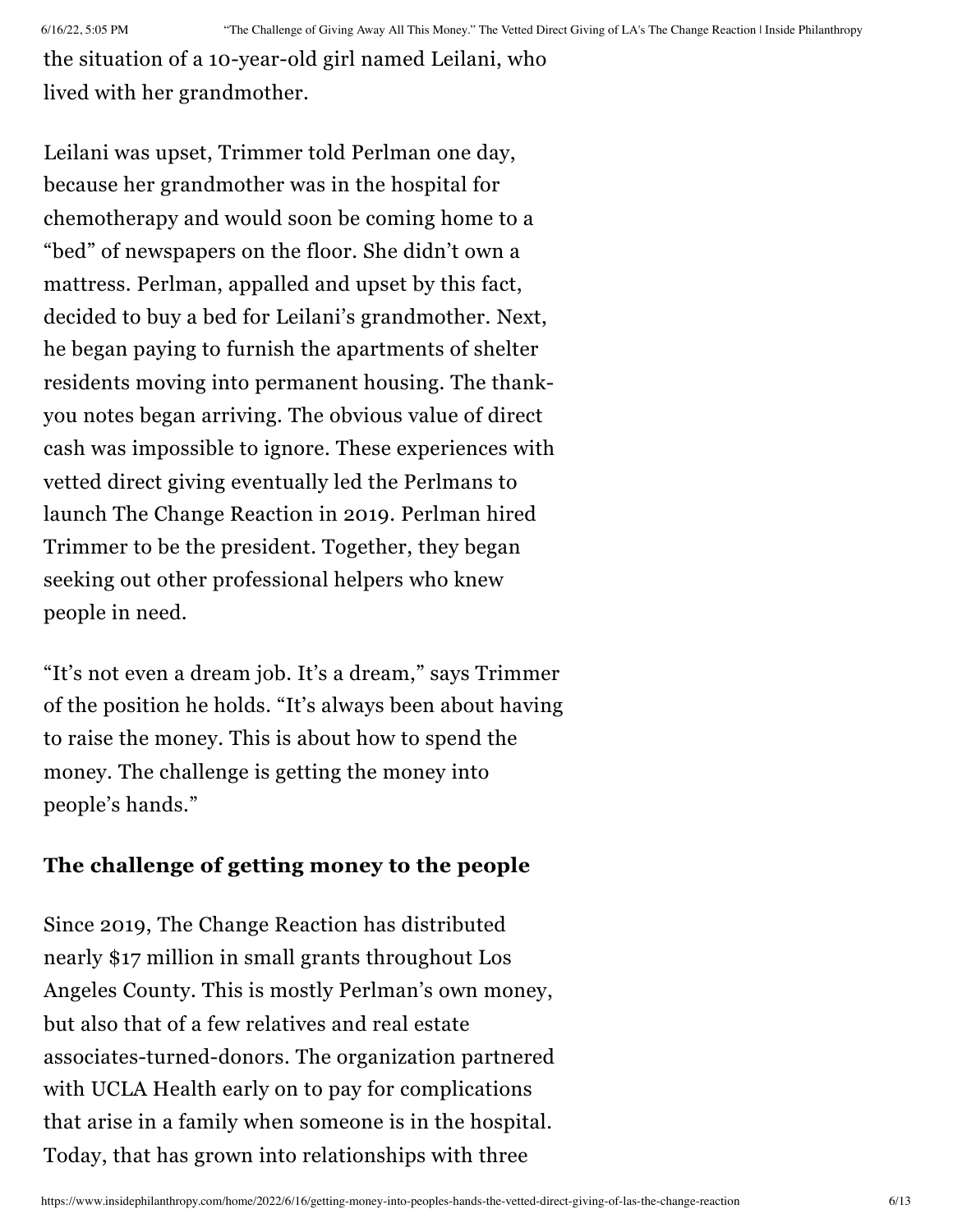hospitals, and what will be nine by the end of June 2022. Perlman has yet to meet his goal of giving away \$25 million a year.

The Change Reaction distributes money in three ways. About 100 partner organizations have standing "Angel Fund" accounts, each between \$5,000 and \$250,000. Staff at these organizations apply for grants for or with individuals, then draw down on their fund once a grant is approved. Some tried-and-trusted organizations make the call themselves, giving small grants first and documenting them after.

A second group comprises individuals who have debit cards waiting to be loaded. These are community activists, faith leaders, lawyers, police officers and others who interact with people in Los Angeles living just above the federal poverty line. When they learn of a need aligned with The Change Reaction's mission, they fill out a grant request and The Change Reaction puts the funds on their card. The third way The Change Reaction gives money is through referrals from people outside their network. The Change Reaction sends about 50 checks a week directly to landlords or car repair centers in this way.

This model requires grantee organizations and change agents to hear the stories of every single grant applicant and submit a new application for each one. This sounds like a lot of work for small sums of money, but Mass Liberation's Joelle Kirtley says the process is streamlined and efficient. "One of the benefits is the ease. Compared to a government grant, it's far less onerous."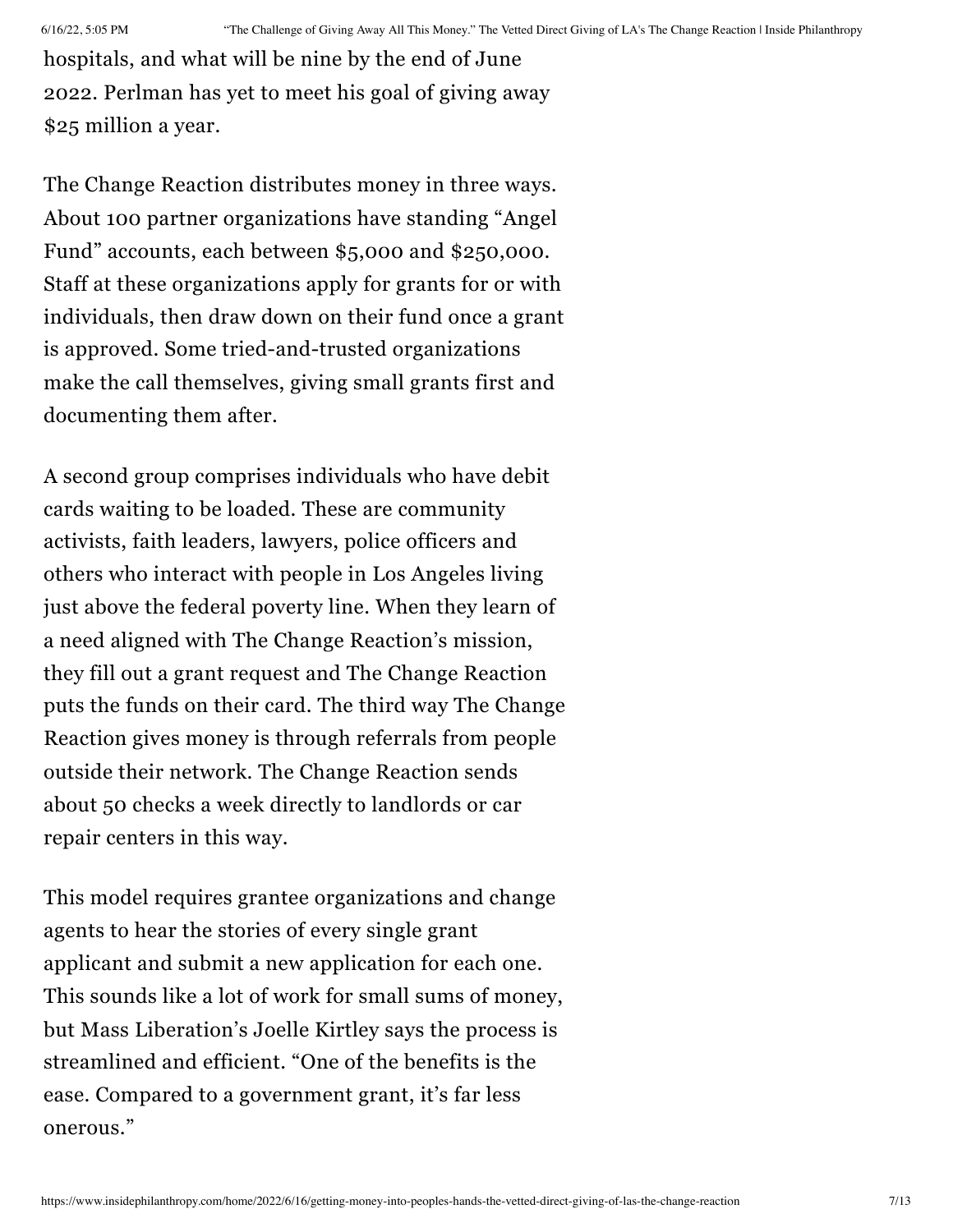Chelsea Mottern, associate director of grants at LA Family Housing, says the individual application process worried her at first. Now, she sees the application process as a positive for everyone on the giving chain. A case manager fills out a grant request, hearing the person's story. Mottern reads that application, gets to know something about the client and passes it along. Someone at The Change Reaction learns about the grant requestor, too. "Reading their stories really humanizes the people. It's fun and different from a lot of what we do because of the human element. It also makes me feel good because I get to tell the case manager yes. The case manager feels good because they get to tell the client yes. The client feels like there's someone watching out for them."

#### **Direct giving, vetted**

Change Reaction's model — direct cash to people facing crisis — is part of a growing movement in philanthropy of putting money directly in the hands of those who need it. As we've written before, the direct payment model got a big boost during the [pandemic](https://www.insidephilanthropy.com/home/2020/6/10/cash-is-king-two-case-studies-on-the-power-of-direct-financial-support-during-crisis), when ongoing shutdowns left unprecedented numbers of people facing immediate financial ruin that often could be alleviated through relatively small sums given quickly.

GiveDirectly, the leader in the direct cash model, is a decade-old nonprofit that allows donors to give money to people living in poverty in Africa, the Middle East and the U.S. Tyler Hall, the director of communications at GiveDirectly, says, "There is a growing understanding of the importance of direct giving and a growing cache of research showing that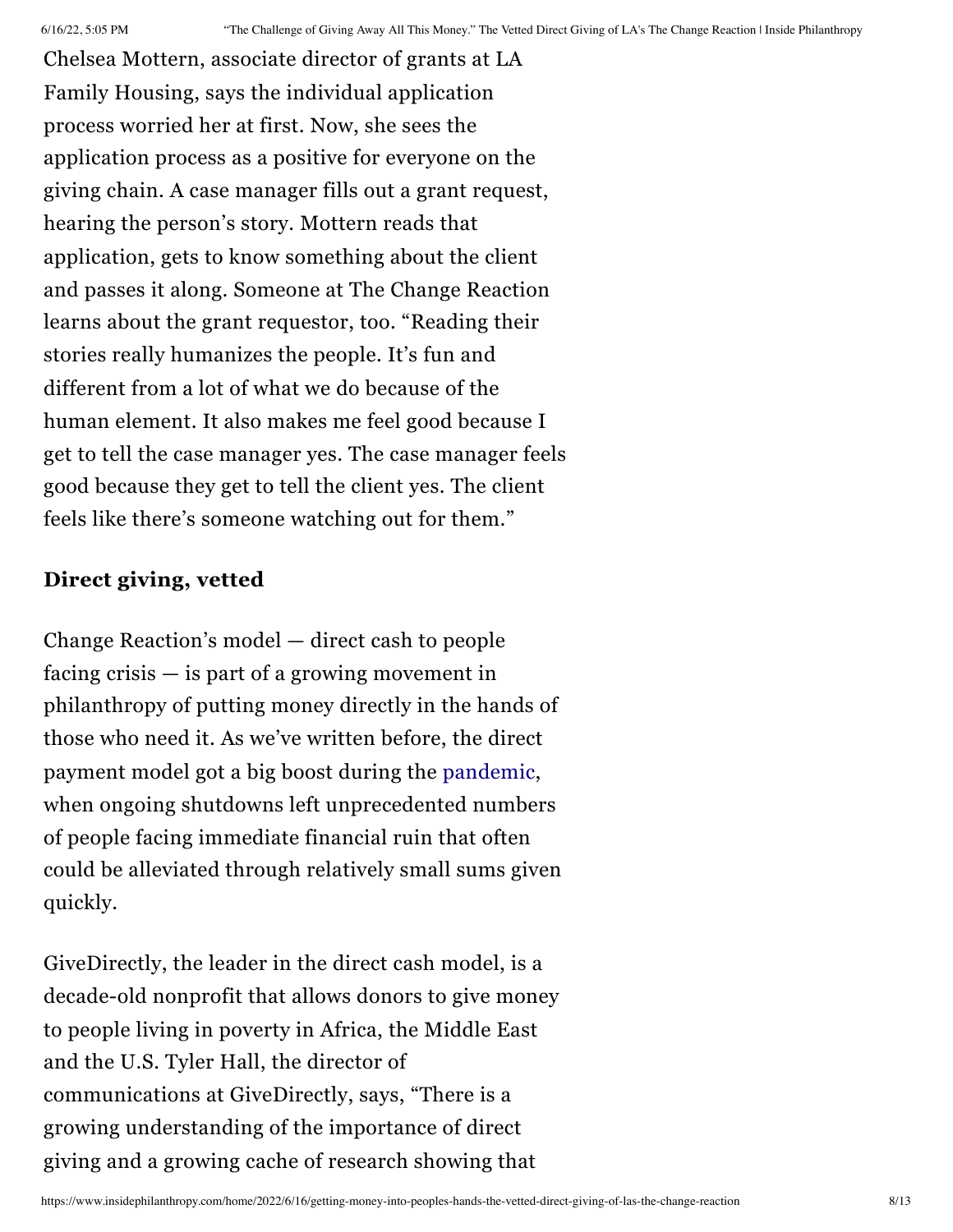direct cash is really impactful. People spend it on needs."

There are critiques of the direct cash model, such as that it doesn't address the structural inequities that lead to poverty. A related concern is that it can route money away from institutions and organizations better able to address systemic problems. And, as an [Associated](https://apnews.com/article/technology-politics-9a4d4a1b1f1811025294541fc357d23b) Press article about the Twitter giving of multimillionaire philanthropist Bill Pulte recently put it, no one wants a philanthropy model that pits desperate people against each other in a competing bid to be noticed and funded.

Perlman sees his model as different from direct giving, and better. Working with professional helpers is a way to "crack the code of direct giving," he says. "There are millions of people who could use the extra thousand dollars. If I put an ad out, I'd have a line from here to Alaska. I wouldn't know if what people were telling me was true. Giving the best people money is a gamechanging way to do this business."

Working with partner organizations also allows The Change Reaction to learn about the needs of professional helpers. At LA Family Housing, for example, The Change Reaction has created a fund to pay professional development costs for staff up to \$750 a year. "It's helped us retain and attract staff," says Mottern.

Also, private philanthropists can use a different metric for measuring success than the government can, says Perlman — a more realistic one. "Say out of my 15,000 grants, 2,000 don't go right. I would judge myself on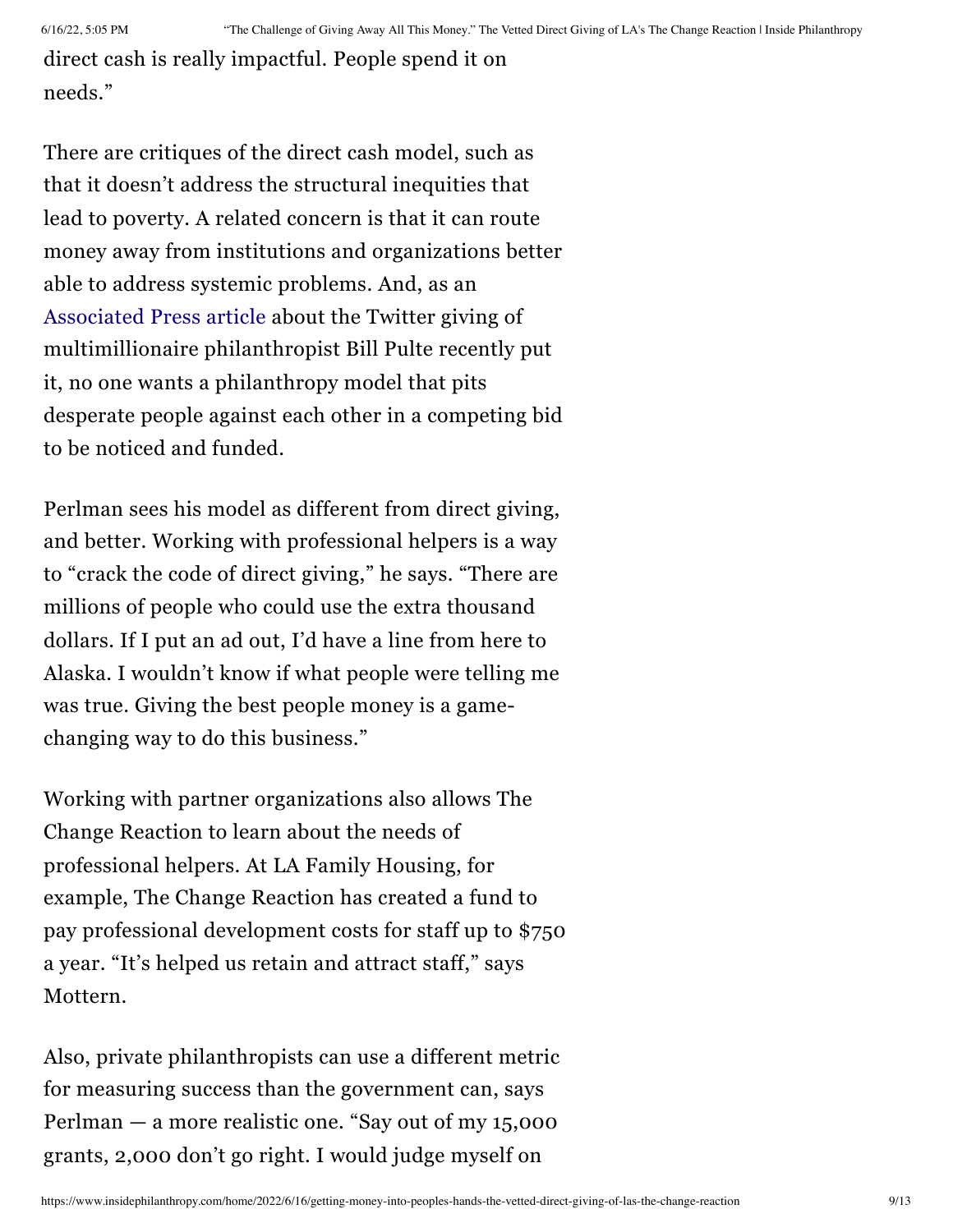the 13,000 good ones. The government would shut the program down." Both Perlman and Trimmer see government interventions as often too slow for problems that become more damaging daily if left unaddressed.

Trimmer says that while traditional foundation work is incredibly important, the Request for Proposal application process is outdated, often inefficient, expensive and unnecessarily competitive. "It's like scratch-it tickets," he says. "All the time you spent on that proposal came out of your nonprofit's budget, even if you don't get the grant. With The Change Reaction, there are no losers in an RFP process. The answer is pretty much always yes."

Trimmer also thinks traditional philanthropy can be too "sanitized. Having been on the nonprofit side for almost 30 years, I have never seen donors more fulfilled than when they give directly," he says. "They see the people. There's not a day that goes by that we're not in tears."

The Change Reaction asks the recipients to "pay it forward" in some way. "It's an 'out' for them," says Perlman, a way that they become part of a larger solution, rather than merely seeing themselves on the receiving end of aid. This could be something simple, like offering a neighbor a ride or planting a garden. The professional intermediaries also benefit from the vetted direct giving model, by virtue of being looped in and lifted up. "We're turning helpers into heroes," he says.

#### **An upward spiral of possibility**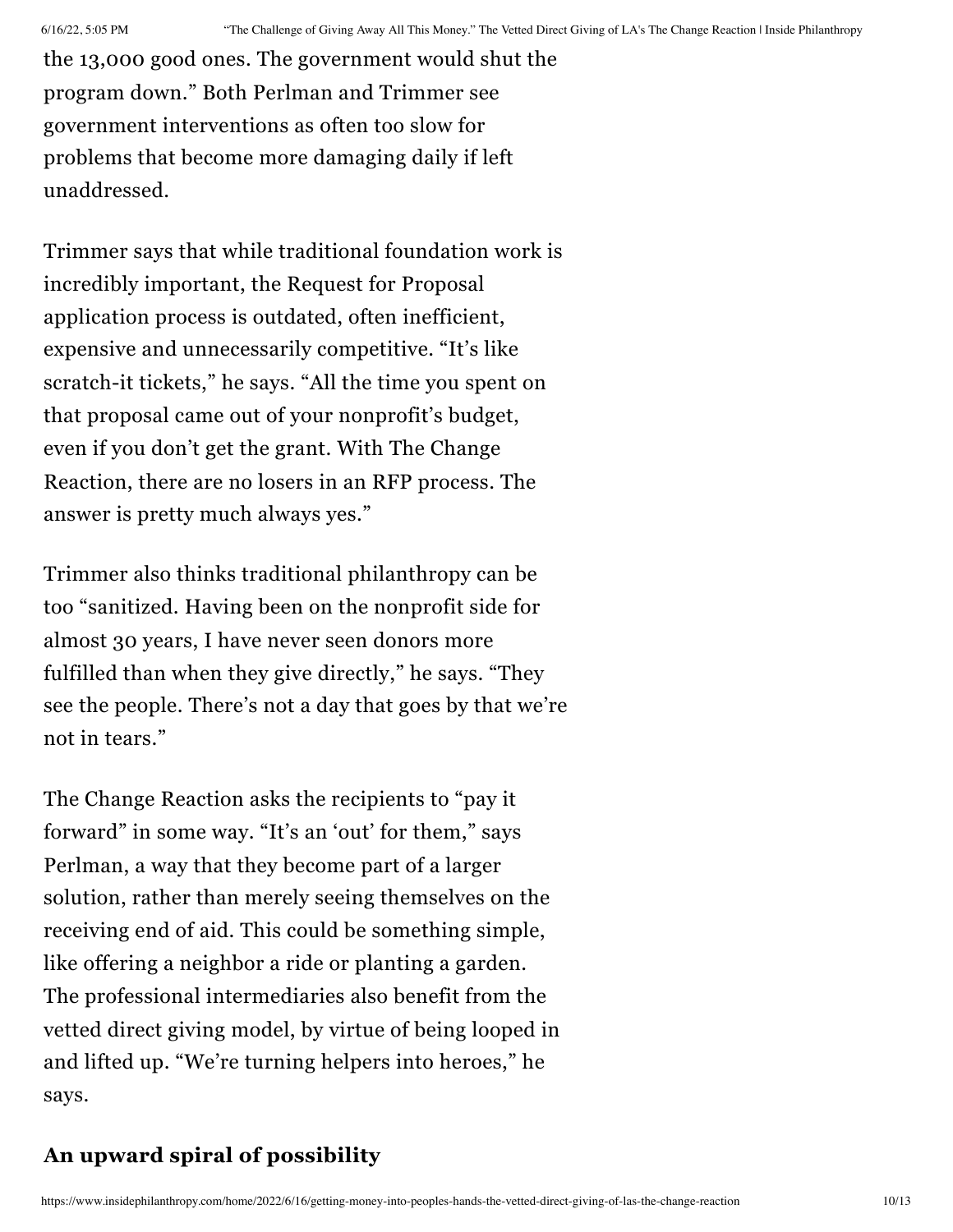Consider Veronica Gallegos, a case manager at LA Family Housing. Her official title is "housing stabilizer." In this role, she helps people find housing and deal with the problems that can cause them to lose it. She knows what they are going through first-hand. In 2005, she was a single mom of a five-year-old, working and going to college at the same time. "I was on welfare and received Section 8. I remember crying, asking, 'How am I going to pay my rent? Do I owe any money? Should I pay my rent or this light bill?' If I would have had someone to help guide me or point me to the resources in the community, I think life would have been so much easier. That's why I love what I do. I have the ability to say, 'I'm here. This is what I can help you with."

On this day, Gallegos has a 3 p.m. meeting with a single mother of three who has been out of work for a few months due to chronic anemia from an as-yet unidentified cause. The mother's car registration is about to expire, and she doesn't have the \$200 needed to renew it. Gallegos has the money, thanks to The Change Reaction. "I told her, 'Bring me your car registration and let me see what I can do. I get so excited, I almost feel like it's my money. To be in a place today where I can help others in need is the best reward ever."

Gallegos says grant recipients don't expect this kind of help, or even a fair opportunity. "They need to know that they are deserving of this and that there's help out there. For us to have the Perlman fund is life-changing, for me and for them."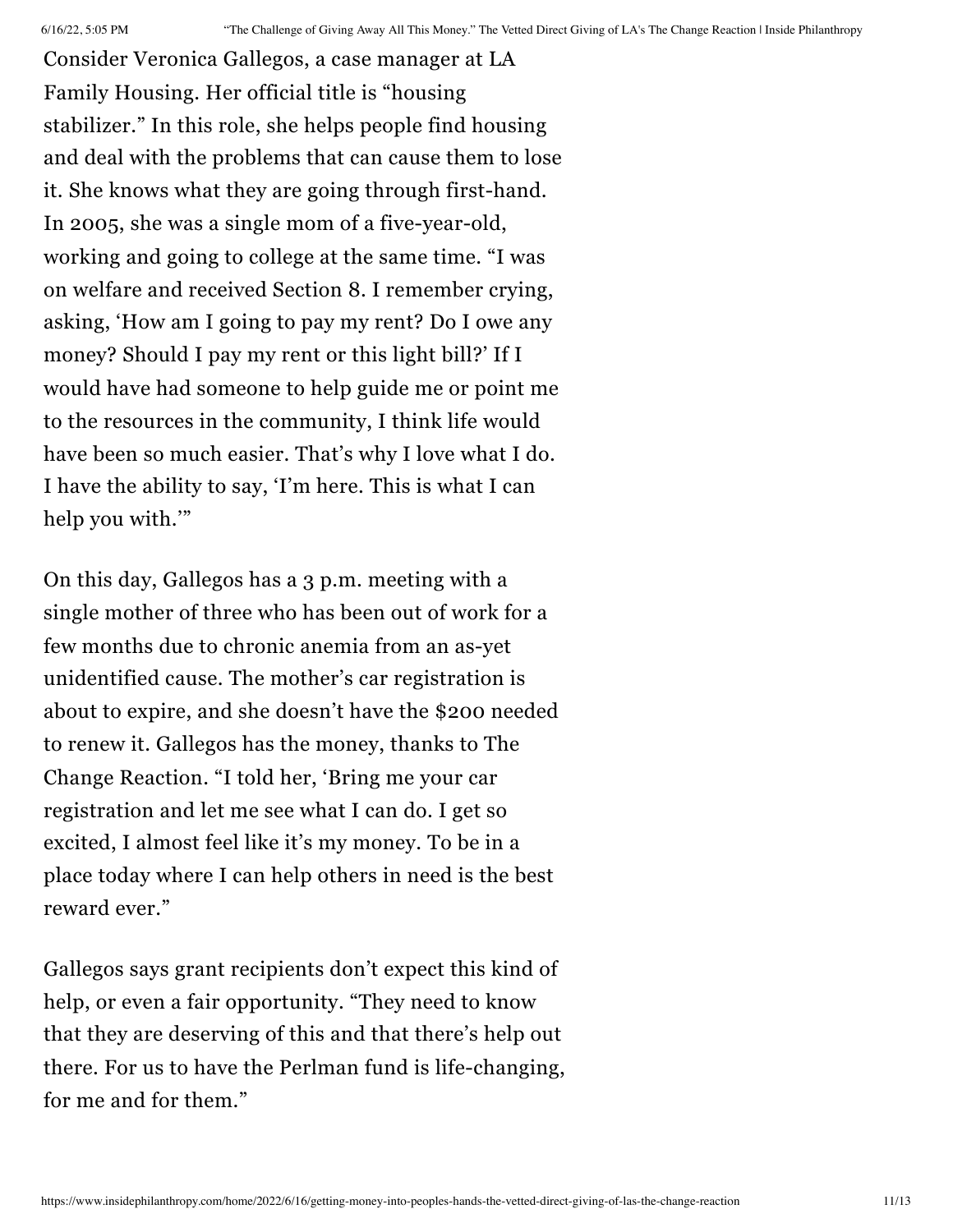Hallie Stone is the manager of the clinical social work department at Children's Hospital Los Angeles. She's been there 15 years and oversees about 100 people. She started working with The Change Reaction in the fall of 2020. She'll often submit a grant request for about \$500 or \$600, only to have The Change Reaction team say they'd like to do more. Stone says the value of the gift has a bigger impact than the dollar amount because it alleviates worry. "It is a stress-reliever. Families can breathe for a moment. They don't have to make those difficult choices. They can focus on their child and on talking to the doctor, rather than having to go back to work that minute to pay rent. They can take a deep breath and support their children."

Kirtley also says that the emotional pay-off is of real value. "For someone who's been in prison, having someone say, 'We've got it,' is incredible. It's something they've never experienced."

Perlman would like other wealthy people to grasp the glee that comes from changing someone's life, and seeing the impact first-hand. "Too many people are not recognizing the fun we're having," he says. He would like others to follow his model, either by partnering with him or starting their own vetted direct giving foundations. "My goal is for other people with wealth to do this. Let's start aggregating the dollars so we can start making a difference here in L.A. and be a model for the world."

#### Featured  $\langle \rangle$